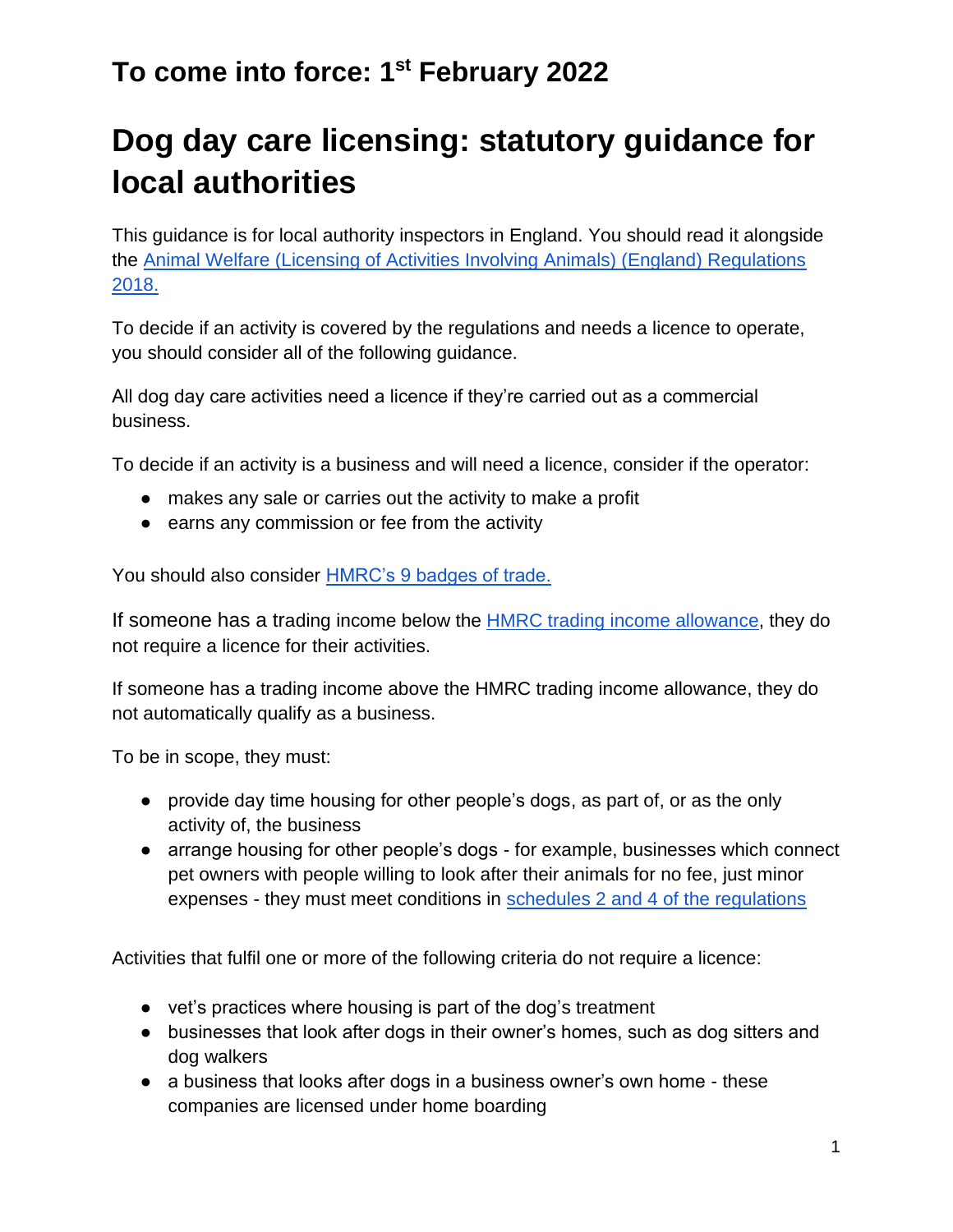#### Minimum standards

It is expected that all businesses will meet and maintain minimum standards. If on a renewal inspection you identify minor failings that do not compromise welfare standards, follow the [riskbased approach to renewing a licence](link to section of procedural guidance doc).

To grant a new animal activities licence for day care for dogs, you must check that businesses meet all of the minimum standards in this guidance.

#### Higher standards

Businesses that want to achieve a 4 or 5 star rating in the Animals Activity Star Rating System must meet the higher standards in this guidance.

If a dog day care facility would like to qualify at the higher standards, the business must meet:

- 100% of the required higher standards
- 50% (or more) of the optional higher standards

If a business meets the higher standards, they qualify for a longer licence that's valid for 2 or 3 years rather than for one year. They'll also pay a lower licence fee.

See the Procedural Guidance guide for an explanation of the Animal activity star rating system and how it incorporates a risk assessment of the business.

#### Part A - General conditions (Schedule 2 of the Regulations)

Paragraph numbers relate to the conditions in the schedules of the regulations.

#### 1.0 Licence display

1.1 A copy of the licence must be clearly and prominently displayed on any premises used for the licensable activity.

The licence must be displayed in a public-facing area of the premises such as the entrance or reception area.

1.2 The name of the licence holder followed by the number of the licence holder's licence must be clearly and prominently displayed on any website used in respect of the licensable activity.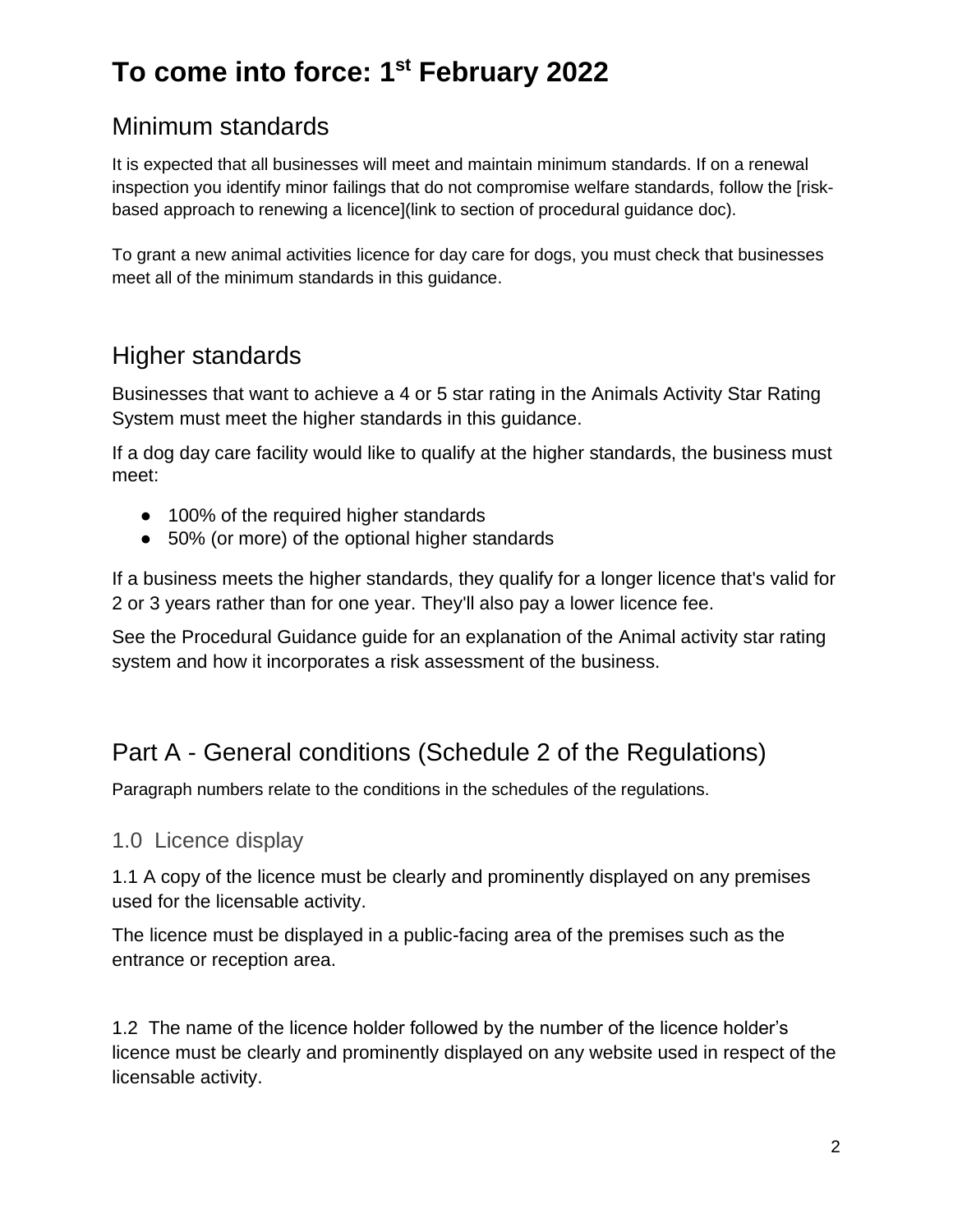#### 2.0 Records

2.1 The licence holder must ensure that at any time all the records that the licence holder is required to keep as a condition of the licence are available for inspection by an inspector in a visible and legible form or, where any such records are stored in electronic form, in a form from which they can readily be produced in a visible and legible form.

2.2 The licence holder must keep all such records for at least 3 years beginning with the date on which the record was created.

Electronic records must be backed up.

#### 3.0 Use, number and type of animal

3.1 No animals or types of animal other than those animals and types of animal specified in the licence may be used in relation to the relevant licensable activity.

This licence applies only to providing day care for dogs. If you are concerned about the welfare of other animals then you should inform the relevant person in the local authority, the police or a relevant animal welfare organisation.

3.2 The number of animals kept for the activity at any time must not exceed the maximum that is reasonable taking into account the facilities and staffing on any premises used for the licensable activity.

The licence must clearly state the maximum numbers of dogs that are allowed on the premises. If there are more dogs on the premises than stated on the licence, this is a breach of the licence, especially if not reflected in increased staffing levels.

You should take into account other dogs, such as pets or retired dogs, when deciding on the appropriate number of animals for the licence. For instance, if an applicant has 3 pet dogs on site, they must be included in the figure.

#### 4.0 Staffing

4.1 Sufficient numbers of people who are competent for the purpose must be available to provide a level of care that ensures that the welfare needs of all the animals are met.

The business must have enough staff to meet all dogs' individual welfare needs fully.

Each member of staff should have 10 dogs or less to care for.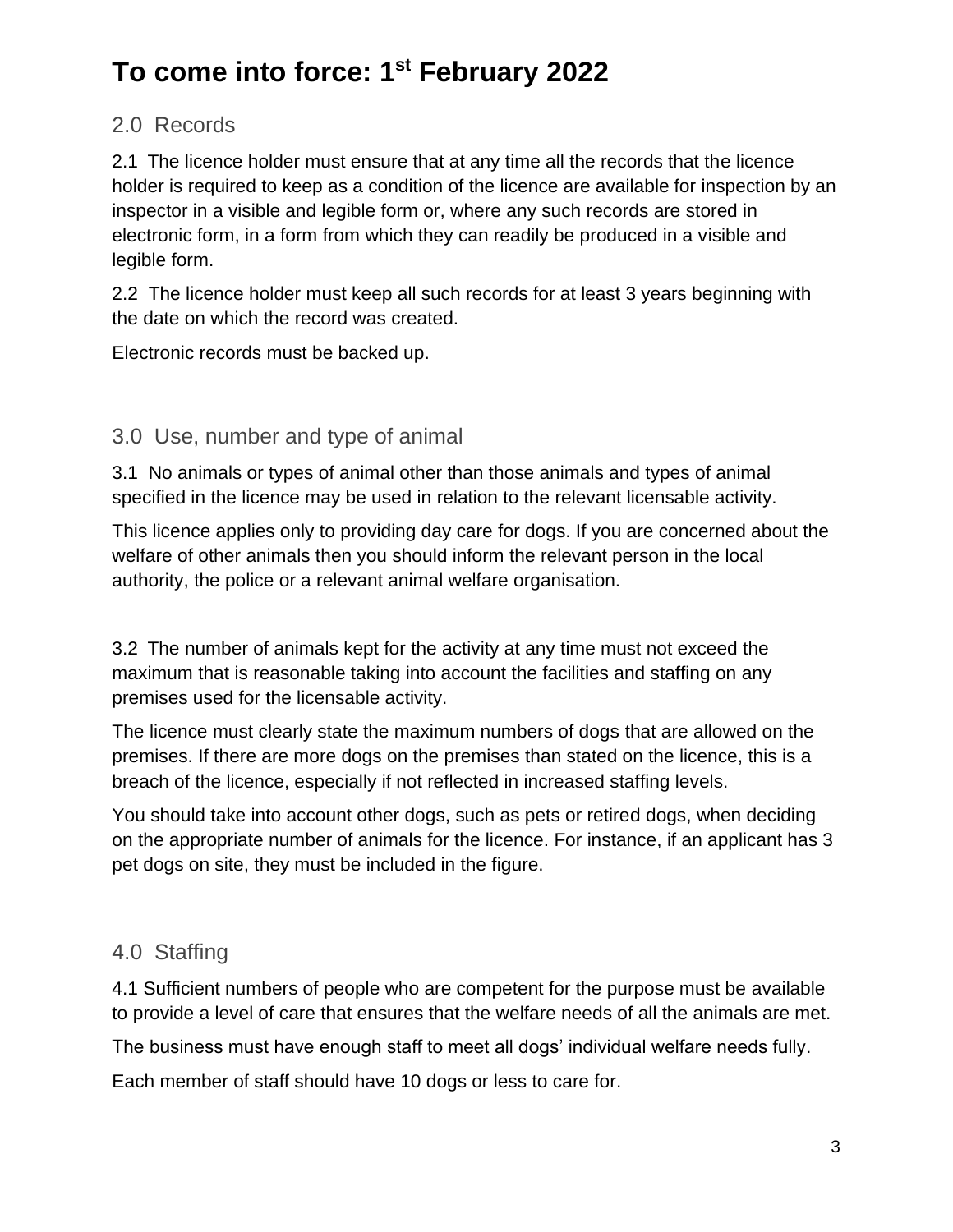If welfare standards are not being met, consider if staffing levels are too low.

Assess the area provided and continuously accessible for each dog (other than in private dwellings). If the premises is mostly:

- outside space, there must be 1.25 square metres in the shelter plus 6 square metres outside per dog
- inside space, there must be 6 square metres of space per dog in total

You should also take into account:

- the breed, age, health status, and needs of the dogs
- staff qualifications and experience
- other services offered by the facility and how these impact the staff's time to look after the dogs
- part time staff and volunteers

4.2 The licence holder or a designated manager and any staff employed to care for the animals must have competence to identify the normal behaviour of the species for which they are caring and to recognise signs of and take appropriate measures to mitigate or prevent, pain, suffering, injury, disease or abnormal behaviour.

Staff must be trained in:

- animal welfare, including recognising poor welfare
- animal handling
- animal behaviour
- cleanliness and hygiene
- feeding and preparing food
- preventing and controlling disease
- recognising sick or injured animals
- giving first aid to sick or injured animals

There must be a record of all staff training.

Staff must either:

- hold a formal qualification such as a Level 2 OFQUAL regulated qualification appropriate for their role
- show they have relevant and sufficient knowledge and experience

Where no accredited training course exists for an activity, other evidence of training, such as industry generated courses, must be provided.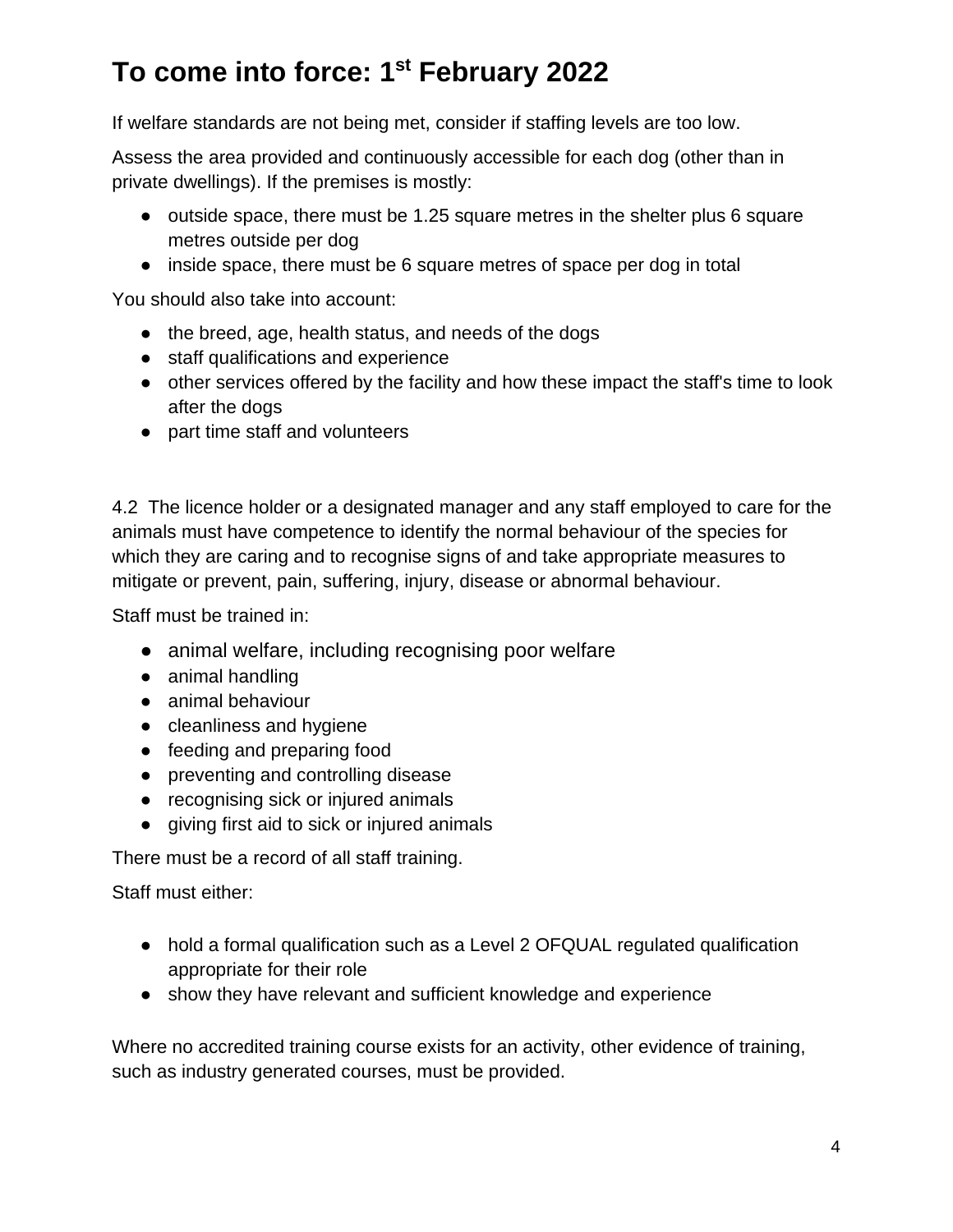Staff who have taken an OFQUAL regulated qualification must show that they have progressed with their study in a 12-month period, and must complete the qualification within 2 years.

4.3 The licence holder must provide and ensure the implementation of a written training policy for all staff.

The training policy must be reviewed and updated annually, and must include:

- an annual appraisal
- planned continued professional development
- recognition of any knowledge gaps

This applies to all staff including the licence holder.

Staff participation can be shown by:

- records of the courses they are taking
- records of written or online learning
- keeping up to date with any research or developments for specific dogs or breeds
- annual appraisal documents

Evidence of staff attendance or completion of the training must be provided.

Required higher standard for staffing

There must be at least one full-time member of staff per 8 dogs.

#### Optional higher standard for staffing

Facilities must have a:

- member of permanent, full-time staff with an appropriate OFQUAL regulated Level 3 qualification
- structured training programme for staff that specifically addresses canine behaviour in a day care environment

#### 5.0 Suitable environment

5.1 All areas, equipment and appliances which the animals have access to must present minimal risk of injury, illness and escape. They must be built from materials that are strong, safe and durable. They must be in good repair and well maintained.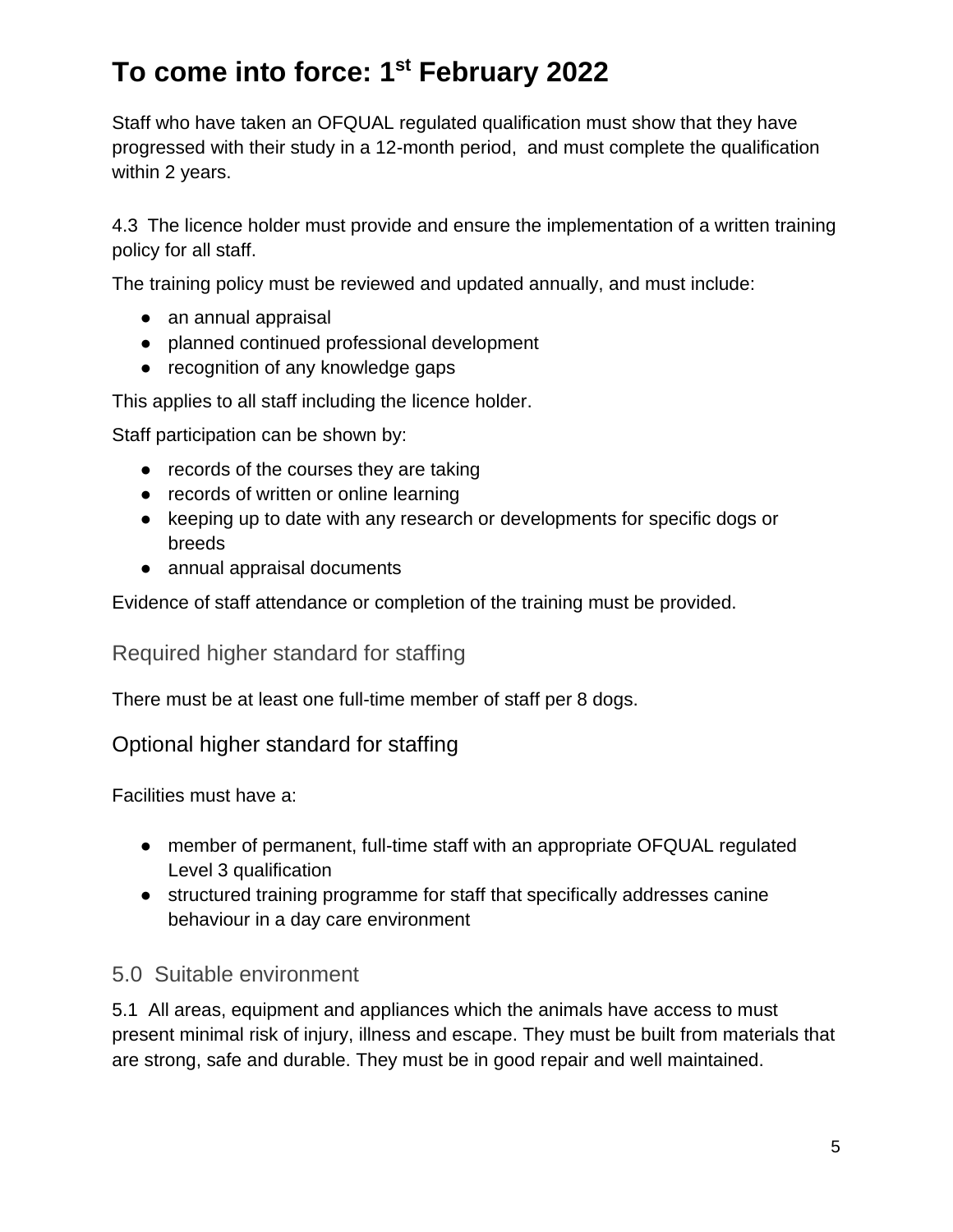The interior and exterior of the buildings must be maintained in good repair. Outer paths, gardens, exercise areas and general surroundings must be kept in a good, clean, presentable condition.

There must not be any sharp edges, projections, rough edges or other hazards which could injure a dog.

Timber must be good quality and well kept. Any damaged areas must be sealed or over-clad. Exposed wood must be smooth, treated, properly maintained and waterproof. All structural exterior wood such as fence posts must be properly treated against wood rot, for example tanalised. Only non-toxic products may be used.

There must be no standing water from cleaning or urine. Drainage must be permanently unblocked, with liquids able to run off into drains immediately.

Drain covers in areas where dogs have access must be secure and designed and located to prevent toes or claws from being caught.

All interior surfaces that dogs can access must be cleaned regularly and maintained in good order and repair. Wherever possible, interior surfaces must be smooth, waterproof and able to be cleaned. Floors must be non-hazardous for dogs to walk on, in particular to avoid slipping.

Doors, gates and windows to the outside must be:

- escape proof
- able to be secured and locked those involved in the care of the dogs must have easy access to keys or key code in case of emergency
- strong enough to resist impact and scratching, and to prevent injury

There must be at least 2 secure physical barriers (door or gates) between a dog and any entrance or exit to the property to the outer curtilage to avoid escape.

Fencing must be:

- strong and rigid
- sufficient height
- in good repair to prevent an escape
- dig proof

Gaps or apertures must be small enough to prevent a dog's head passing through, or entrapment of any limb or body parts. Square mesh size must not exceed 50 millimetres by 50 millimetres and for chain link it must not exceed 75 millimetres by 50 millimetres.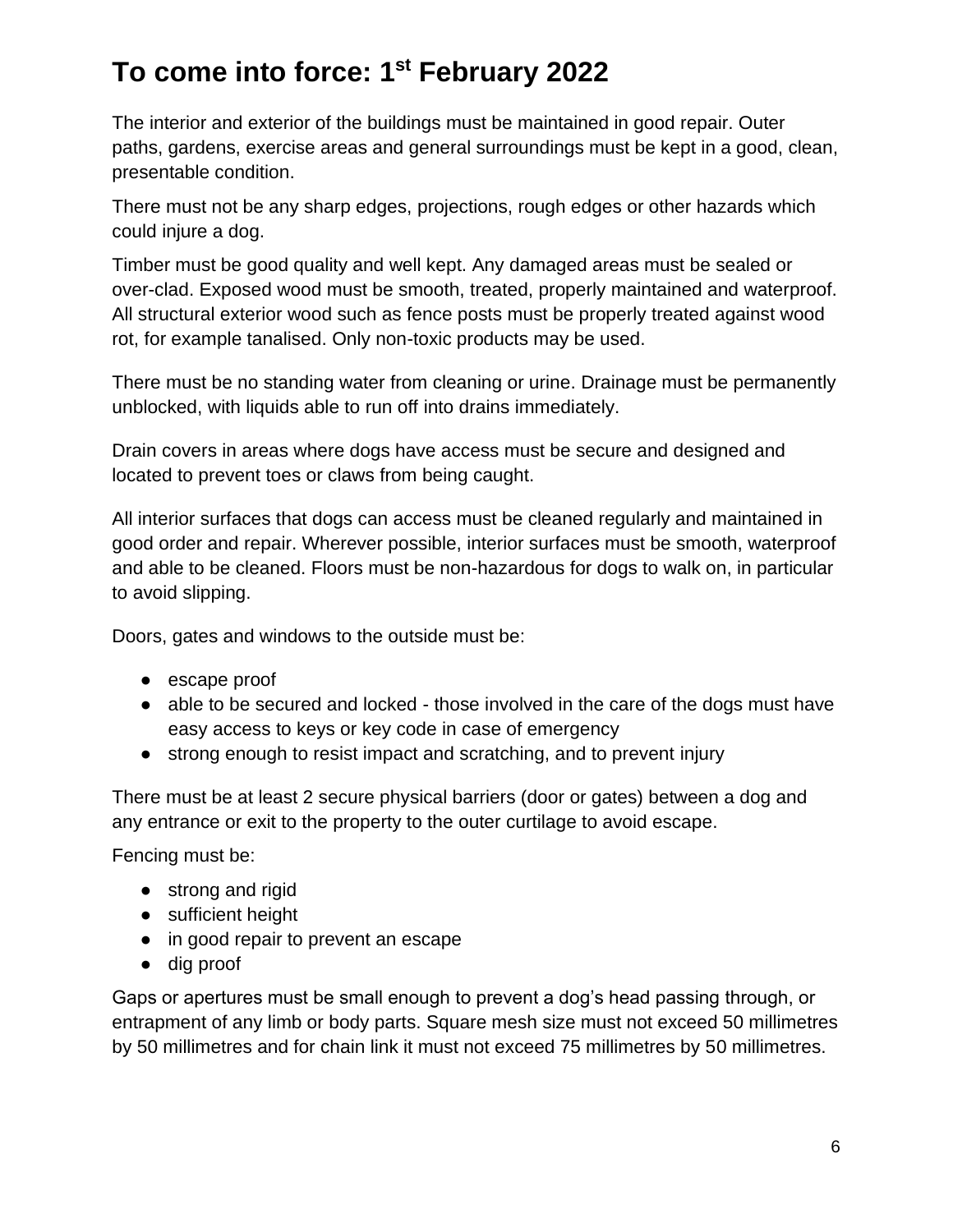Electrical sockets and appliances in the dog designated rooms and where dogs have access must be secure and protected against damage.

5.2 Animals must be kept at all times in an environment suitable to their species and condition (including health status and age) with respect to:

- their behavioural needs
- its situation, space, air quality, cleanliness and temperature
- the water quality (where relevant)
- noise levels
- light levels
- ventilation

Dogs must not be kept in areas where the temperature may cause them distress. The area where dogs sleep should be above an absolute minimum of 10°C and below a maximum of 26°C.

Dogs must be checked to see if they are too hot or too cold. If a dog is showing signs of discomfort, steps must be taken for its welfare. A dog must be able to move away from a direct source of heat.

Inside areas must be well ventilated to avoid excess humidity, but without creating excessive localised draughts.

Heaters and electrical equipment must not be placed where they could burn, electrocute or give an electric shock to a dog or human. They must not be placed where they can start a fire. Open fires and wood burners must have protection or fire guards in place.

Dogs must not be exposed to excessive noise.

Dogs must have exposure to natural light for at least some parts of the day.

A dog must not be put in a crate for longer than one hour in any 8-hour period. They must only be crated if it forms part of the dog's normal routine. The dog's owner must have consented to the use of the crate.

5.3 Staff must make sure that the animals are kept clean and comfortable.

There must be enough clean resting places for every dog to be comfortable and warm.

Dogs should be adequately groomed and have other routine care, such as being dried after being outside in wet conditions and inspected for parasites.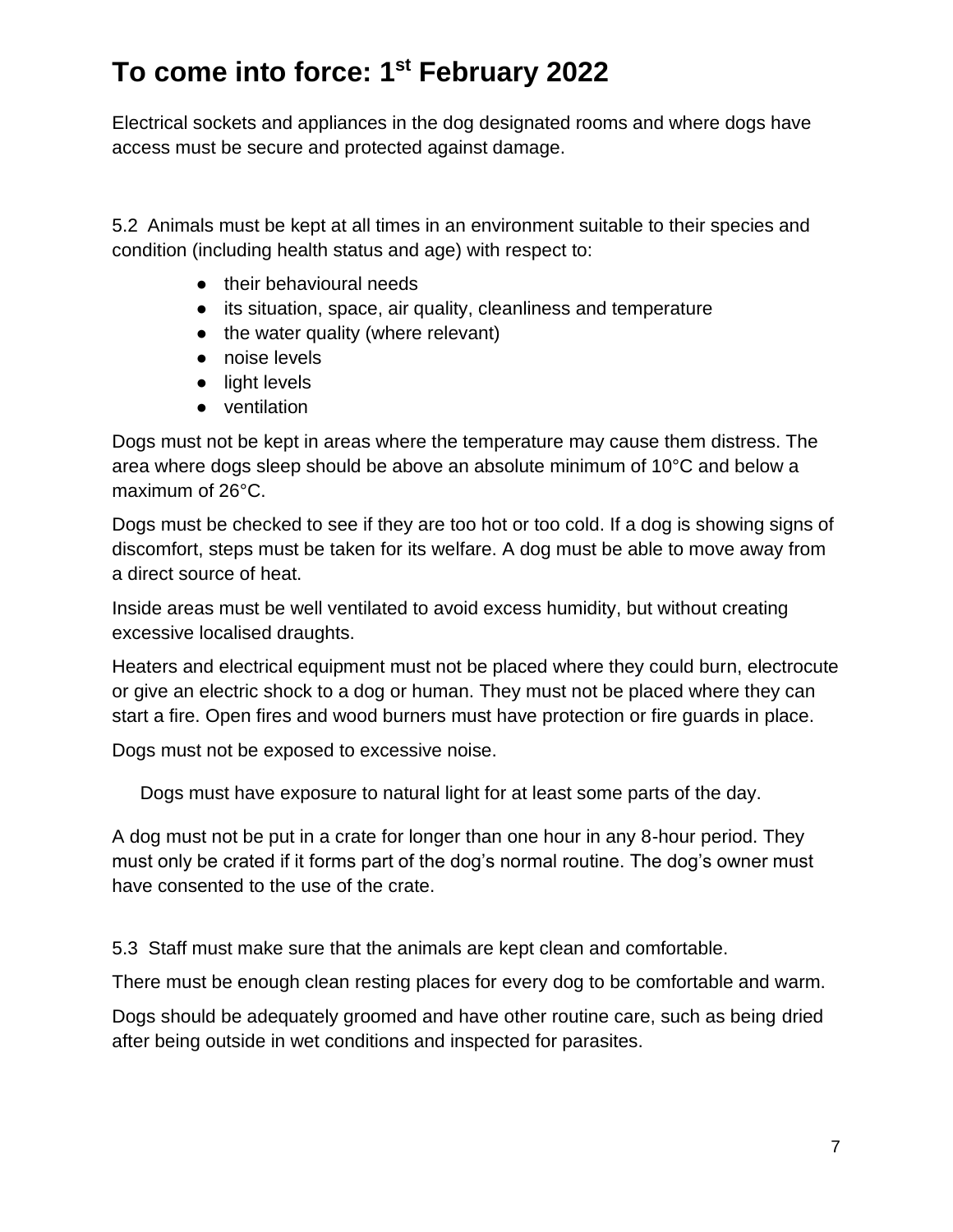5.4 Where appropriate for the species, a toileting area and opportunities for toileting must be provided.

Dogs must have regular opportunities during the day for toileting. Each dog's individual needs should be taken into account.

Where the facility is indoor-only there must be a suitable area provided with a range of substrates to encourage toileting. Individual dogs which do not toilet indoors must be given regular opportunities to toilet outdoors.

5.5 Procedures must be in place to make sure housing and any equipment is cleaned as often as necessary and good hygiene standards are maintained. The housing must be capable of being thoroughly cleaned and disinfected.

All furnishings must be inspected daily and kept in a clean condition, in accordance with the facility's documented cleaning and disinfection procedure.

Faeces must be removed from all areas as often as necessary and at least twice a day.

Dogs must be moved from the area while it's being cleaned.

Where there is a pest problem, a pest control programme must be put into place.

5.6 The animals must be transported and handled in a manner (for example, in relation to housing, temperature, ventilation and frequency) that protects them from pain, suffering, injury and disease.

The licence holder must demonstrate that a suitable vehicle is available to transport the dogs. It does not have to be owned by the licence holder.

During transport, dogs must be restrained using a dog crate, transport harness or dog guard. Dog crates need to be large enough so that the dog can stand, lie down and turn around freely inside. Crates must be well ventilated and firmly secured.

Vehicles must be cleaned and disinfected. after collecting or delivering any new dogs.

Dogs must be collected from or delivered to houses on a lead.

Dogs must not be left in vehicles for unreasonable periods. They must never be left unattended in a car or other vehicle where the temperature may risk the comfort and safety of the animal. The driver must think about whether it's necessary to transport animals when the temperature poses a risk.

Sufficient breaks must be offered for water, food and the chance to go to the toilet.

5.7 All the animals must be easily accessible to staff and for inspection. There must be sufficient light for the staff to work effectively and observe the animals.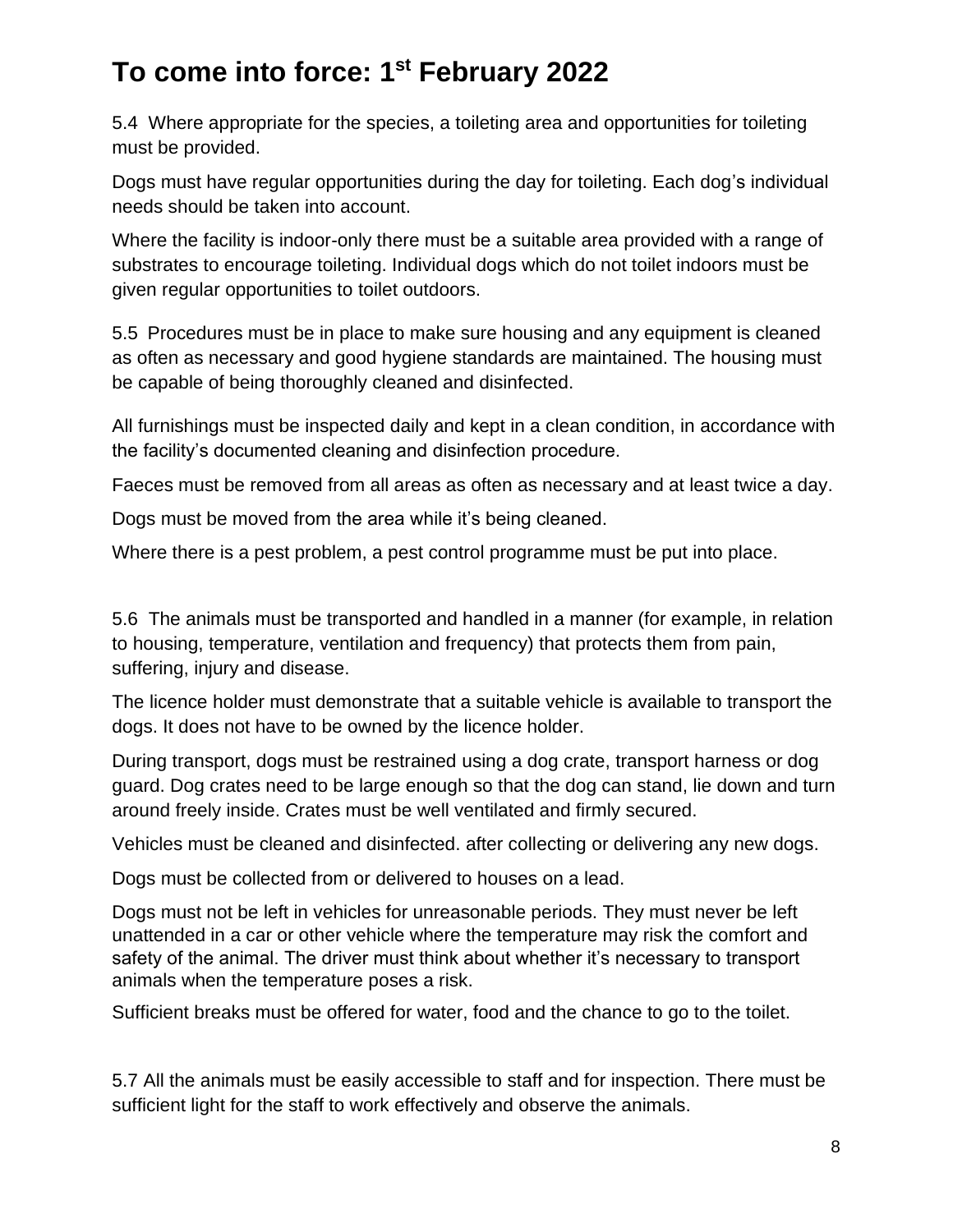There must be good light in all areas of the facility where the dogs can go, to allow staff to work and observe the dogs.

This must be natural light where possible, but artificial light must also be available.

5.8 All resources must be provided in such a way (for example, as regards frequency, location, access points) that minimises competitive behaviour or the dominance of individual animals.

In a communal area, there must be multiple resources such as:

- food
- water
- enrichment items
- resting and sleeping areas

These items should number equal or greater than the number of dogs in any communal area.

Dogs must be monitored carefully especially at feeding times.

5.9 The animals must not be left unattended in any situation or for any period of time that is likely to cause them distress.

All dogs must be observed by trained and competent staff. This must happen regularly throughout the day as necessary for the health, safety and welfare of each dog.

Required higher standard for providing a suitable environment for dogs

The design and layout of the facility must give the dogs a choice of areas.

Optional higher standard for providing a suitable environment for dogs

Ventilation must be a managed, fixed or portable, air system to maintain temperatures in all weathers. This can be an air conditioning unit or removable fans installed safely away from animals.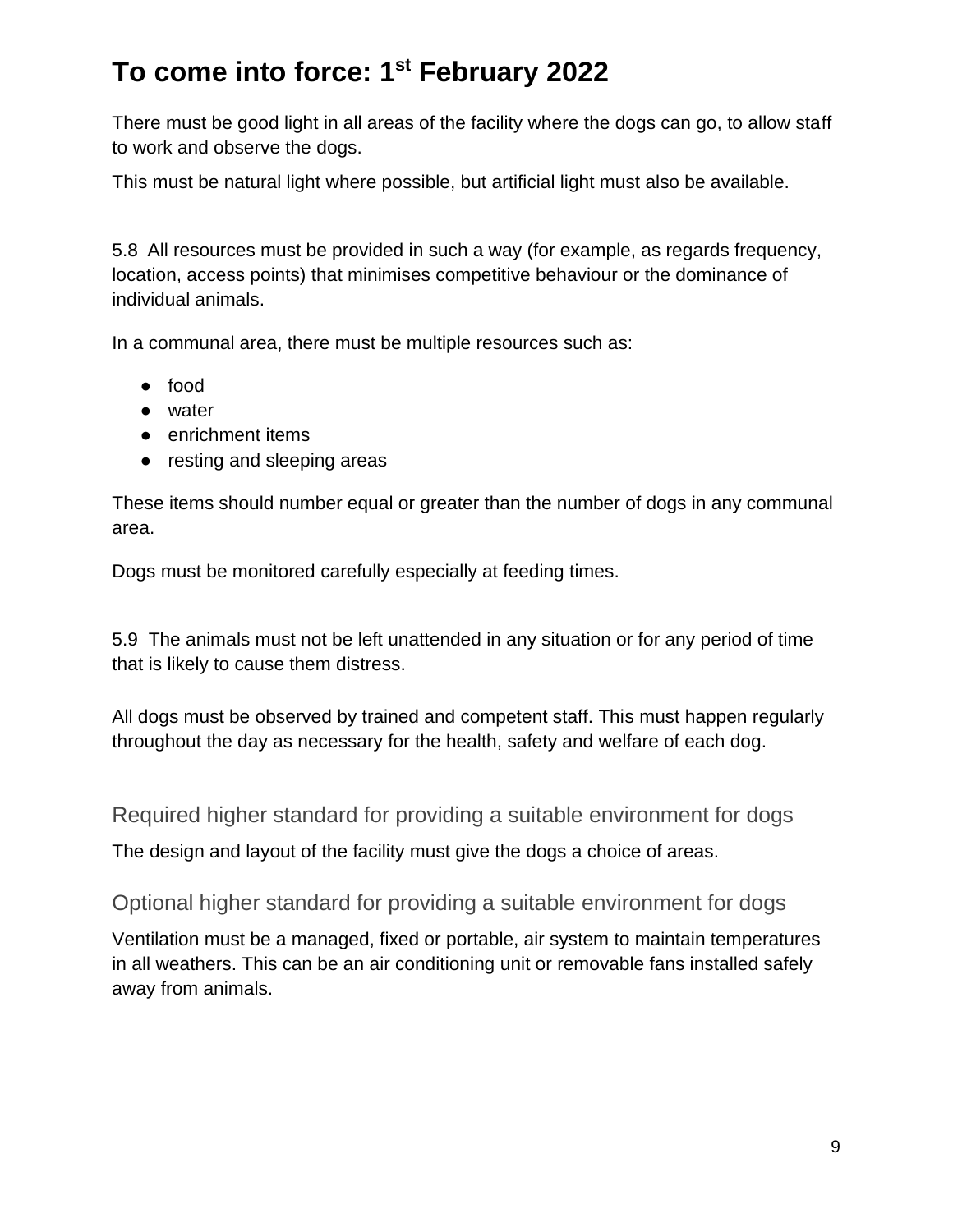#### 6.0 Suitable diet

6.1 The animals must be provided with a suitable diet in terms of quality, quantity and frequency. Any new feeds must be introduced gradually to allow the animals to adjust to them.

If a dog needs to be fed during the day, they must be fed according to its individual needs. Any dietary requirements must be discussed and agreed with the owner.

Dogs must be separated for feeding unless the owner has given written consent allowing them to eat with others.

6.2 Feed and water intake must be monitored, and any problems recorded and addressed.

The amount of water a dog drinks must be checked. The owner must be told if the dog is drinking too much or not enough.

The facility must follow veterinary advice when feeding debilitated, underweight or ill dogs, or those with specific diets.

6.3 Feed and drinking water provided to the animals must be unspoilt and free from contamination.

Food bowls should be emptied and cleaned following feeding so that food, particularly wet food, is not left out until the next feeding time.

The facility must have fridges available to store dog food. Food must be stored away from vermin and in cool and dry places.

6.4 Feed and drinking receptacles must be capable of being cleaned and disinfected, or disposable.

The equipment used to serve food or drink to the dogs must be:

- non-porous
- cleaned daily
- disinfected at least once a week
- disposed of or fixed if damaged

6.5 Constant access to fresh, clean drinking water must be provided in a suitable receptacle for the species that require it.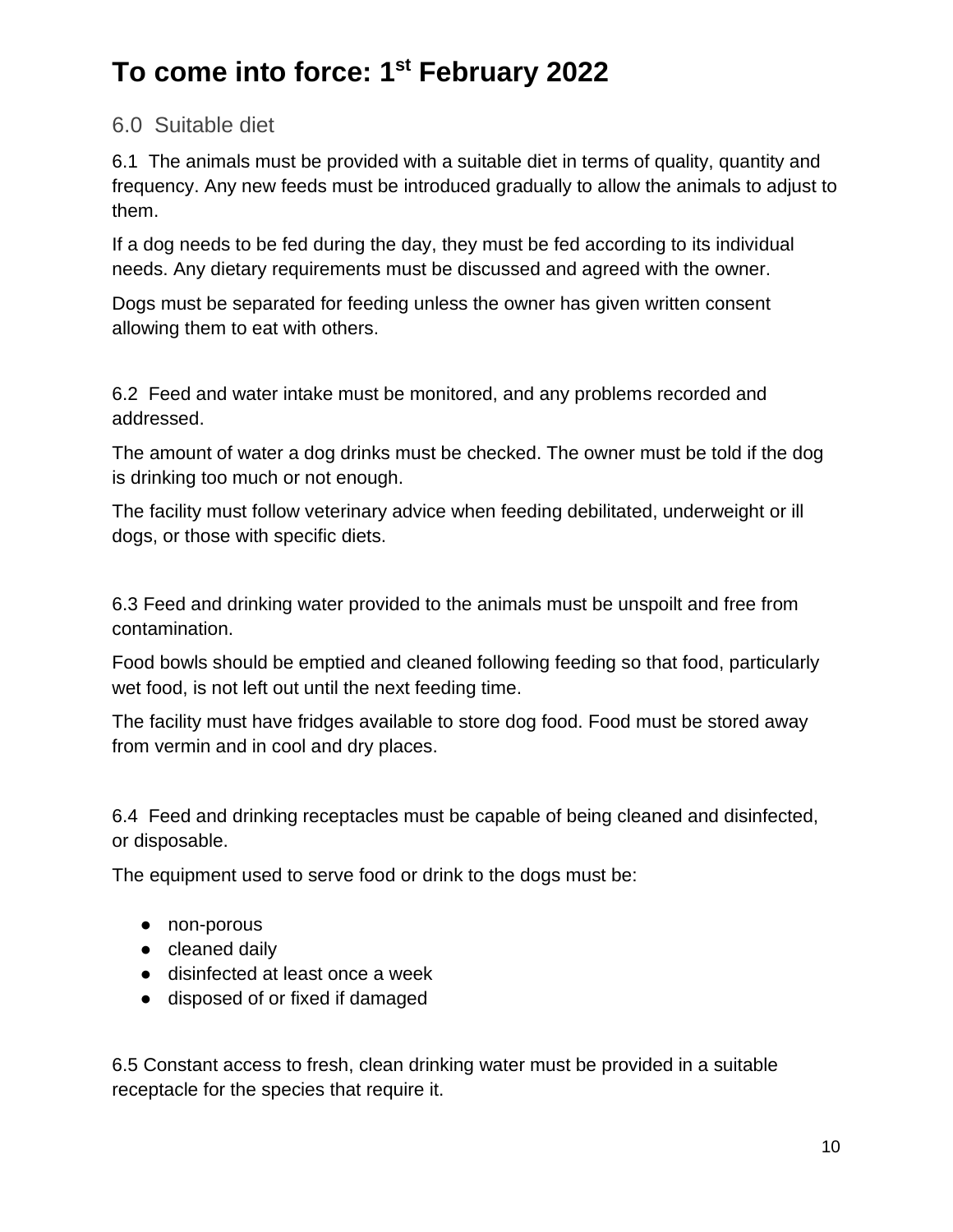Dogs must have fresh, clean drinking water daily. The container must be clean and changed or refreshed as often as necessary.

There must be multiple water bowls. All dogs must have easy access to water.

6.6 Where feed is prepared at the premises, there must be hygienic facilities for its preparation including a working surface, hot and cold running water and storage

There must be a separate hand wash basin with hot and cold water for staff to wash their hands. This needs to be connected to a drainage system.

Soap and hygienic hand drying facilities must also be available.

The food preparation area must be kept clean and free from vermin at all times.

Bowls or similar containers for a dog's food and drink must not be used for any other purpose.

#### 7.0 Monitoring behaviour and training

7.1 Active and effective environmental enrichment must be provided to the animals in inside and any outside environments

A facility must create a written programme that shows how they provide an enriching environment. This must be agreed with the owner. The programme will show how the facility will provide enrichment that includes:

- grooming
- socialisation
- play

All dogs must receive toys and feeding enrichment unless a vet advises otherwise.

Items must be checked daily to ensure they stay safe and must not be left with dogs when staff are not on the premises.

Competition between dogs must be avoided.

7.2 For species whose welfare depends partly on exercise, opportunities to exercise that benefit the animal's physical and mental health must be provided unless advice from a vet suggests otherwise.

If there's no open space for the dogs to roam, they must have at least one walk per day. The facility must think about the dog's age, physical and mental health and owner's preference when planning daily exercise.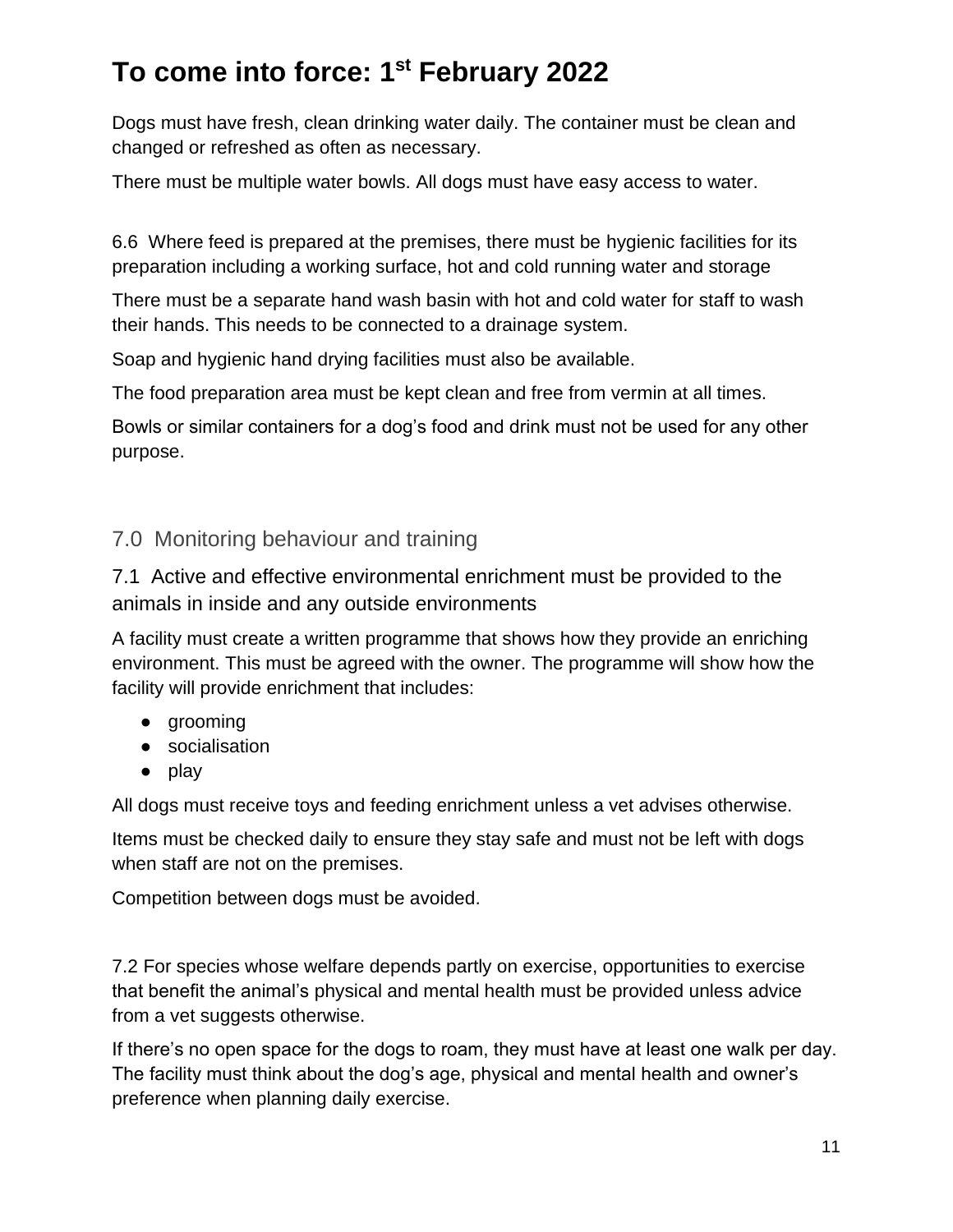A dog walker may walk no more than 6 dogs at the same time. The owner must consent to their dog being walked with others. Dogs must be familiarised with each other beforehand.

Dogs that cannot be exercised must be given other forms of mental stimulation.

The outdoor area must be cleared of all hazards after each use. Faeces must be picked up between dogs using an area..

Where artificial turf is used, it must be kept in good repair and a dog must not be able to eat it.

Dogs must not be able to get to the bins. The outdoor or garden area of the facility and any other areas that the dogs can access must be secure and safe.

Dogs must not have unsupervised access to ponds, pools, wells and any other features that might pose a risk.

7.3 The animals' behaviour and any changes of behaviour must be monitored. Advice must be sought, as appropriate and without delay, from a vet or, in the case of fish, any person competent to give such advice if adverse or unusual behaviour is detected.

All staff must be able to spot unusual behaviour, and in particular dogs that are anxious or fearful about contact.

The behaviour of each dog must be monitored every day. Changes of behaviour must be recorded and the owner must be told if there are signs of:

- suffering
- stress
- fear
- aggression
- anxiety

If a dog is showing signs of nerves, stress or fear, or is likely to, they should be taken somewhere suitable within the facility. The staff should pay particular attention to dogs that are:

- elderly
- nervous
- on medication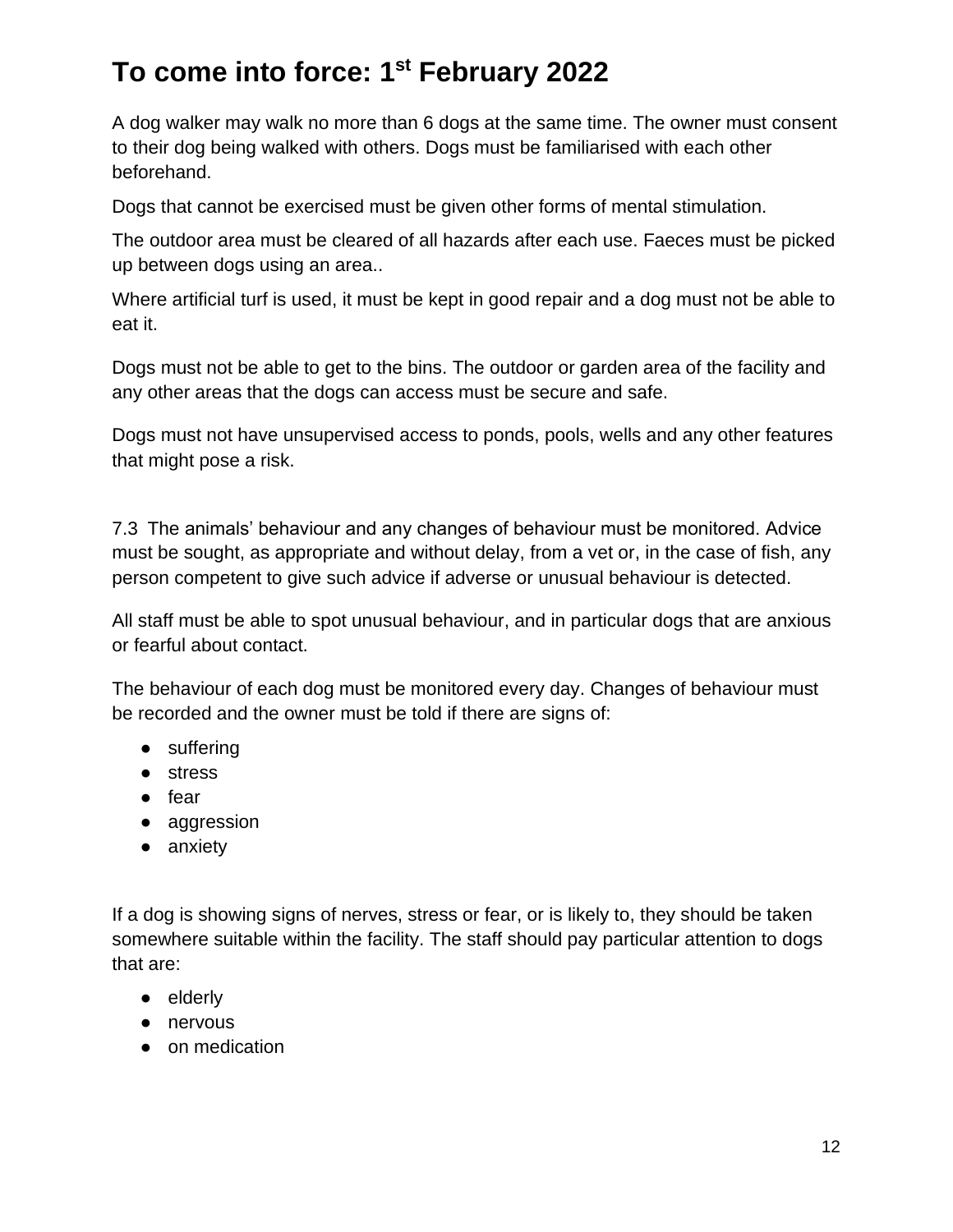7.4 Where used, training methods or equipment must not cause pain, suffering, injury or fear.

Training must be reward based - rewarding good behaviour and ignoring unwanted behaviour.

- 7.5 All immature animals must be given suitable and adequate opportunities to:
	- (a) learn how to interact with people, their own species and other animals where such interaction benefits their welfare
	- (b) become habituated to noises, objects and activities in their environment

There must be written procedures in place for dogs that are under one year of age. They must be housed separately from older dogs unless the owner has given written consent for them to mix with other dogs

Required higher standard for monitoring behaviour

There must be a clear plan setting out two walks per dog each day for a minimum of 20 minutes each or two sessions of access to a secure open area away from the kennel unit. There must be an alternative form of enrichment planned for dogs which cannot be exercised for veterinary reasons for the same periods of time.

#### 8.0 Animal handling and interactions

8.1 All people responsible for the care of the animals must be competent in the appropriate handling of each animal to protect it from pain, suffering, injury or disease.

Dogs must always be handled humanely and in a way that is suitable for their individual needs. This is to minimise fear, stress, pain or distress. Dogs must never be punished so that they are frightened or display agitated behaviour.

Anyone caring for the dogs must be competent to handle dogs correctly. They must be able to recognise and act upon undesirable behaviours.

8.2 The animals must be kept separately or in suitable compatible social groups appropriate to the species and individual animals. No animals from a social species may be isolated or separated from others of their species for any longer than is necessary.

The day care facility must be able to separate dogs. Staff must consider the age, size and behaviour differences between dogs to minimise the risk of injuries.

If a dog exhibits any aggressive behaviour it must be separated from all other dogs in all settings.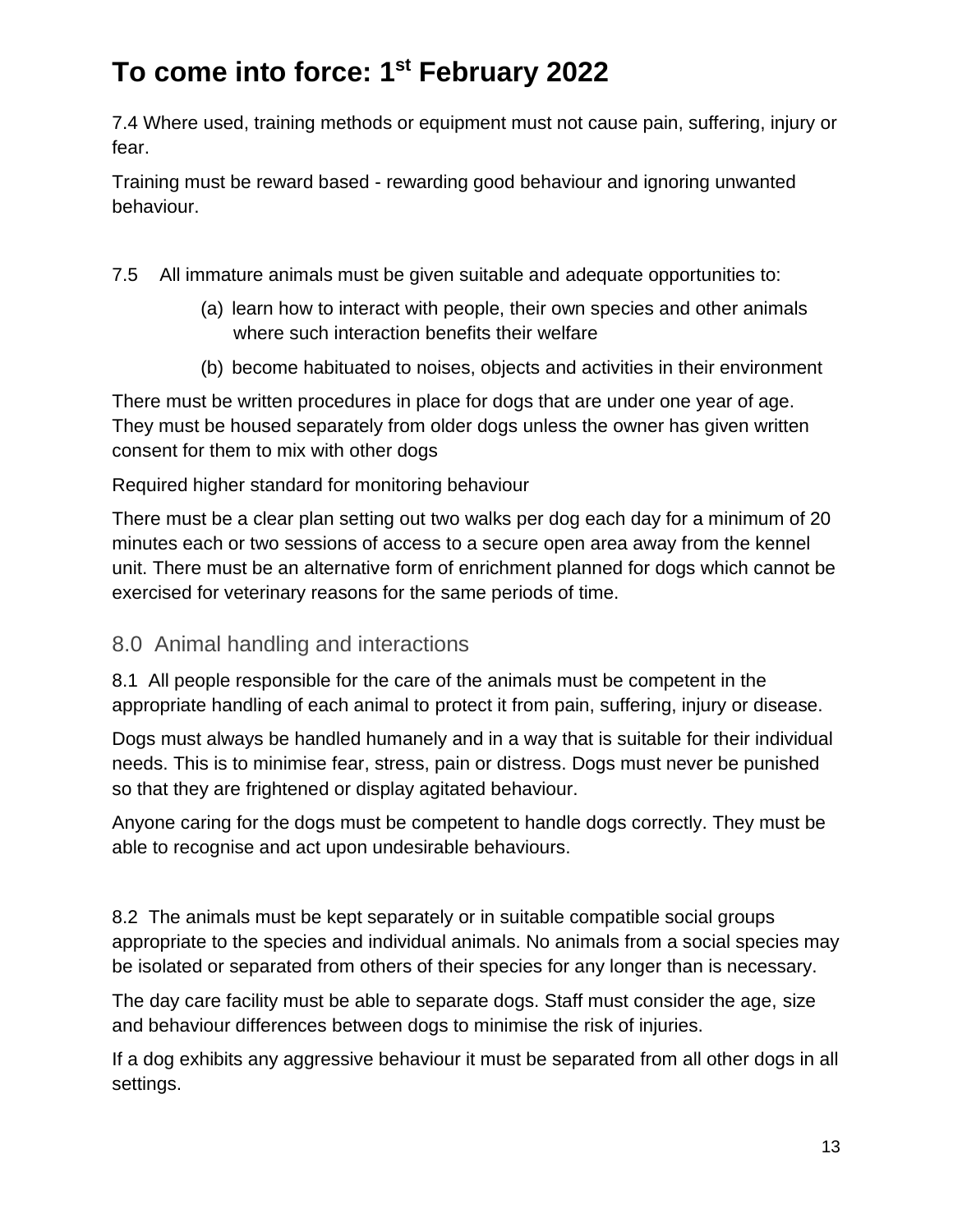Dogs which need to be kept away from other dogs must be given other forms of mental stimulation.

A written policy must be followed to monitor a new dog added to a group. This is to avoid stress to new or existing animals.

The facility must be able to keep new dogs away from others if needed. The facility will need to be able to show how they can do this.

8.3 The animals must have at least daily opportunities to interact with people where such interaction benefits their welfare.

Animals should be encouraged, but never be forced, to interact with people.

Dogs must interact with humans every day in a way that is of benefit to the individual dog.

- 9.0 Protection from pain, suffering, injury and disease
- 9.1 Written procedures must:
	- (a) be in place and implemented covering
		- (i) feeding regimes
		- (ii) cleaning regimes
		- (iii) transportation
		- (iv) the prevention of, and control of the spread of, disease
		- (v) monitoring and ensuring the health and welfare of all the animals
		- (vi) the death or escape of an animal (including the storage of carcasses)
	- (b) be in place covering the care of the animals following the suspension or revocation of the licence or during and following an emergency

The procedures must show how the facility will meet these conditions.

9.2 All people responsible for the care of the animals must be made fully aware of these procedures.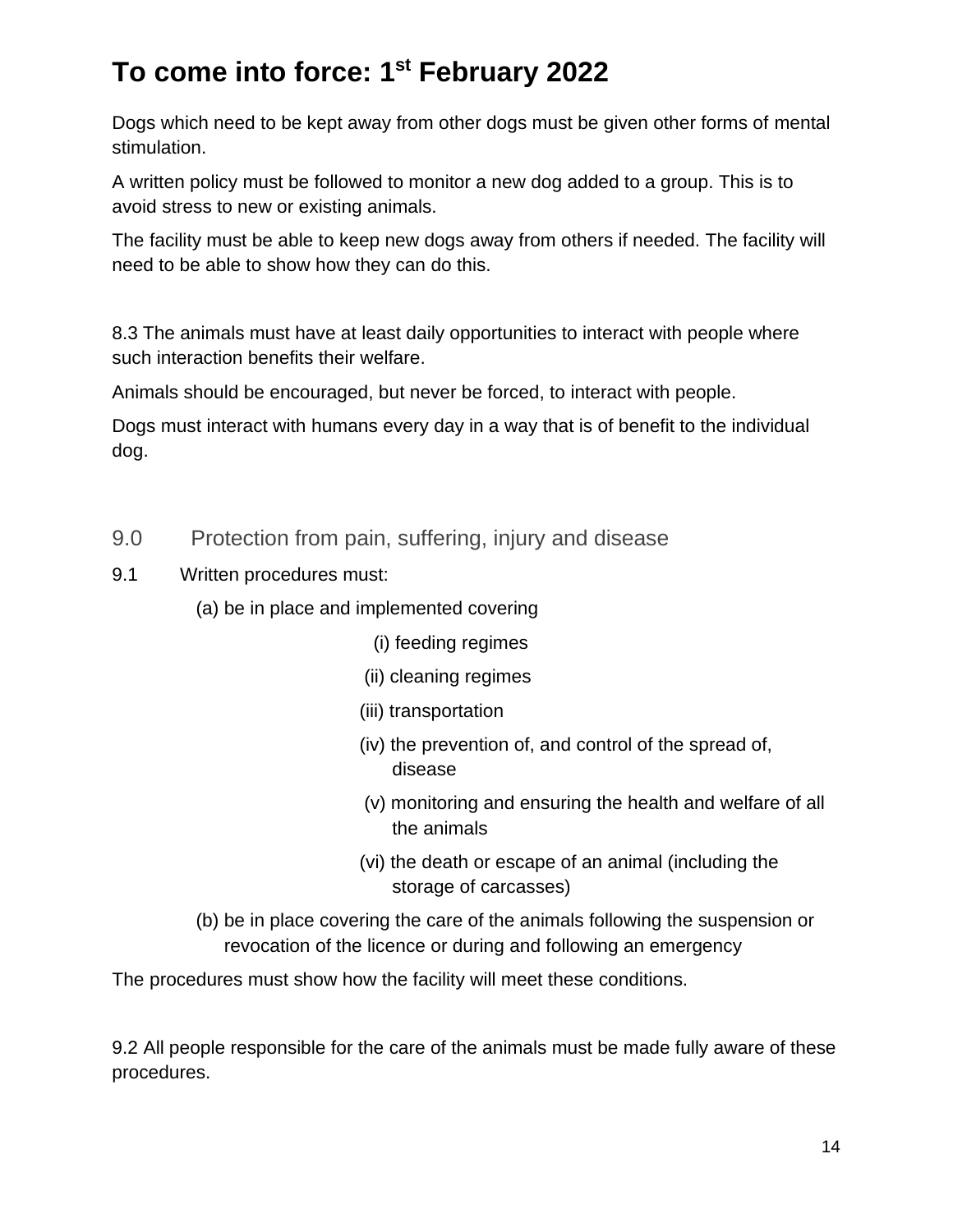9.3 Appropriate isolation, in separate self-contained facilities, must be available for the care of sick, injured or potentially infectious animals.

The facility must be able to isolate animals that are sick, injured, or infectious or might be carrying serious infectious diseases.

In a kennel environment, there must be isolation facilities for dogs with infectious diseases.

In a home-based day care, it must be demonstrated where a dog can be kept away from any litters of puppies or places where the litters go for 14 days.

If the isolation facility is at another location, such as a local veterinary practice, the licence holder must be able to show evidence that this is ready to use (for example, a letter from the practice).

All staff must understand the procedures to prevent the spread of infectious disease between infected animals and the other dogs.

If infectious disease is present on the whole premises:

- the facility must use barrier nursing procedures, and people trained in these
- staff should wear protective clothing and footwear (where applicable) and change these between enclosures
- equipment must be stored separately
- waste must be segregated

Dogs showing signs of infectious disease must not be allowed in any shared outside exercise area.

Protective clothing and footwear must be worn when handling dogs in the isolation facility, and correct sanitation rules must be followed. Separate feeding and water bowls, bedding and cleaning utensils must be stored in the isolation facility ready for immediate use.

Staff must check on dogs in isolation at least as often as other dogs. Unless a separate person is looking after them, dogs in isolation must be checked after all other dogs.

9.4 All reasonable precautions must be taken to prevent and control the spread among animals and people of infectious disease, pathogens and parasites.

An up-to-date veterinary vaccination record must be seen to show that dogs, including resident dogs, have current vaccinations against:

- canine parvovirus
- canine distemper
- infectious canine hepatitis (adenovirus)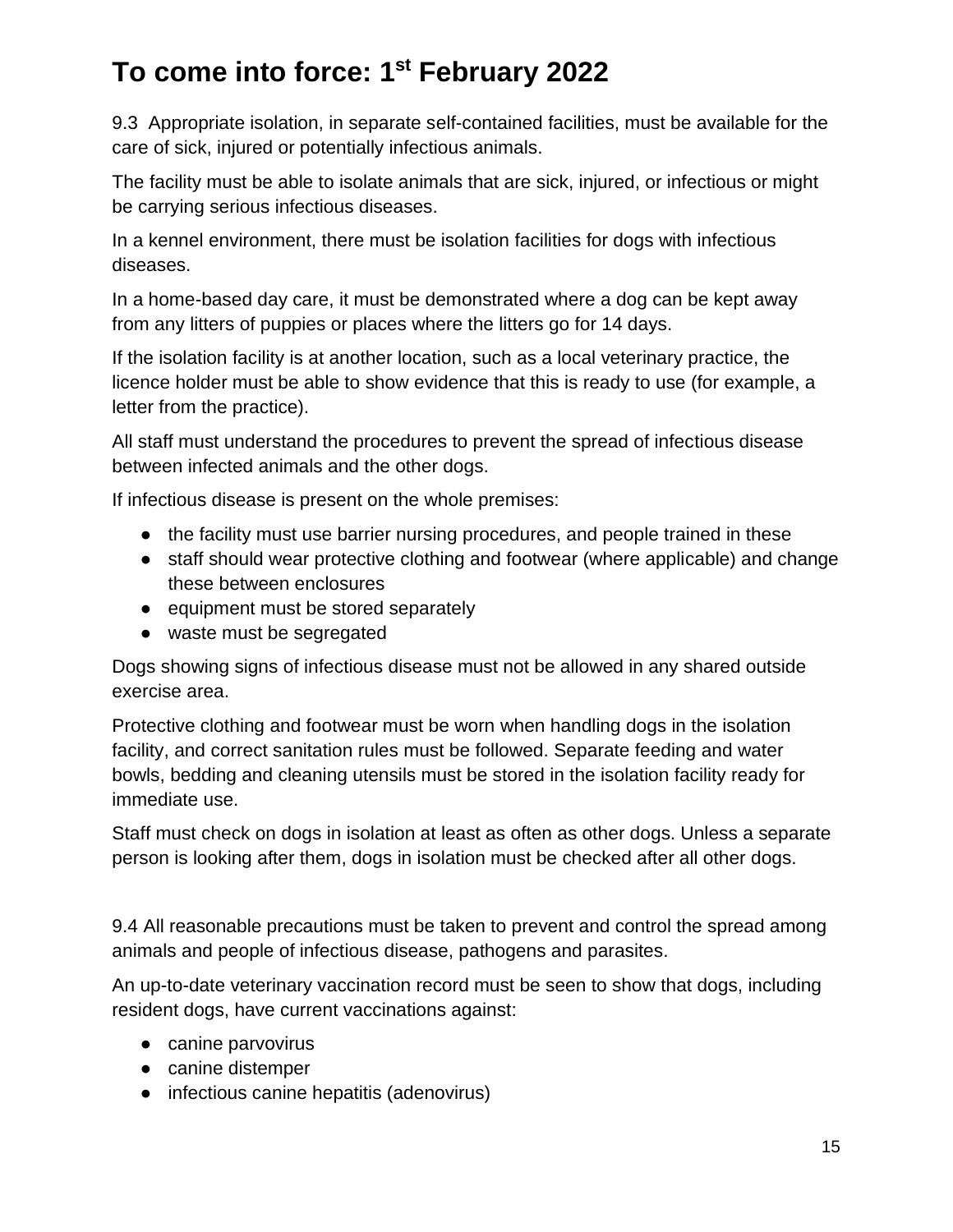- leptospirosis
- other relevant diseases

Vaccination against other diseases such as kennel cough (bordetella bronchiseptica or canine parainfluenza virus) may be required.

A vet certificate of a recent protective titre test may be accepted instead of a booster vaccination. The certificate must state that it is valid for the current period. It is up to the licence holder whether to accept such a certificate.

Primary vaccination courses must be completed at least 2 weeks before acceptance into day care.

Vaccines used must be licensed for use in the UK. Homeopathic vaccination is not acceptable.

If there is evidence of external parasites such as fleas, ticks or lice, the dog must be treated with an appropriate product authorised by the Veterinary Medicines Directorate (VMD) and licensed for use in the UK. Treatment must be discussed with a vet before giving it to the dog. The owner must consent to this.

9.5 All excreta and soiled bedding for disposal must be stored and disposed of in a hygienic manner and in accordance with any relevant legislation.

Dog waste and soiled bedding must be put in a clearly marked bin. This must be emptied either daily or when full, whichever is the sooner. Dog waste must be removed in accordance with the documented cleaning and disinfection procedure.

All dog waste must be stored away from areas where animals or food are kept.

9.6 Sick or injured animals must receive prompt attention from a vet or, in the case of fish, an appropriately competent person and the advice of that vet or, in the case of fish, that competent person must be followed.

If the facility's trained first aider suspects that a dog is ill or injured, a vet must be contacted immediately. Any instructions for treatment must be recorded. If there is an ongoing concern, the facility must seek veterinary advice.

9.7 Where necessary, animals must receive preventative treatment by an appropriately competent person.

Any treatment must have:

● consent of the owner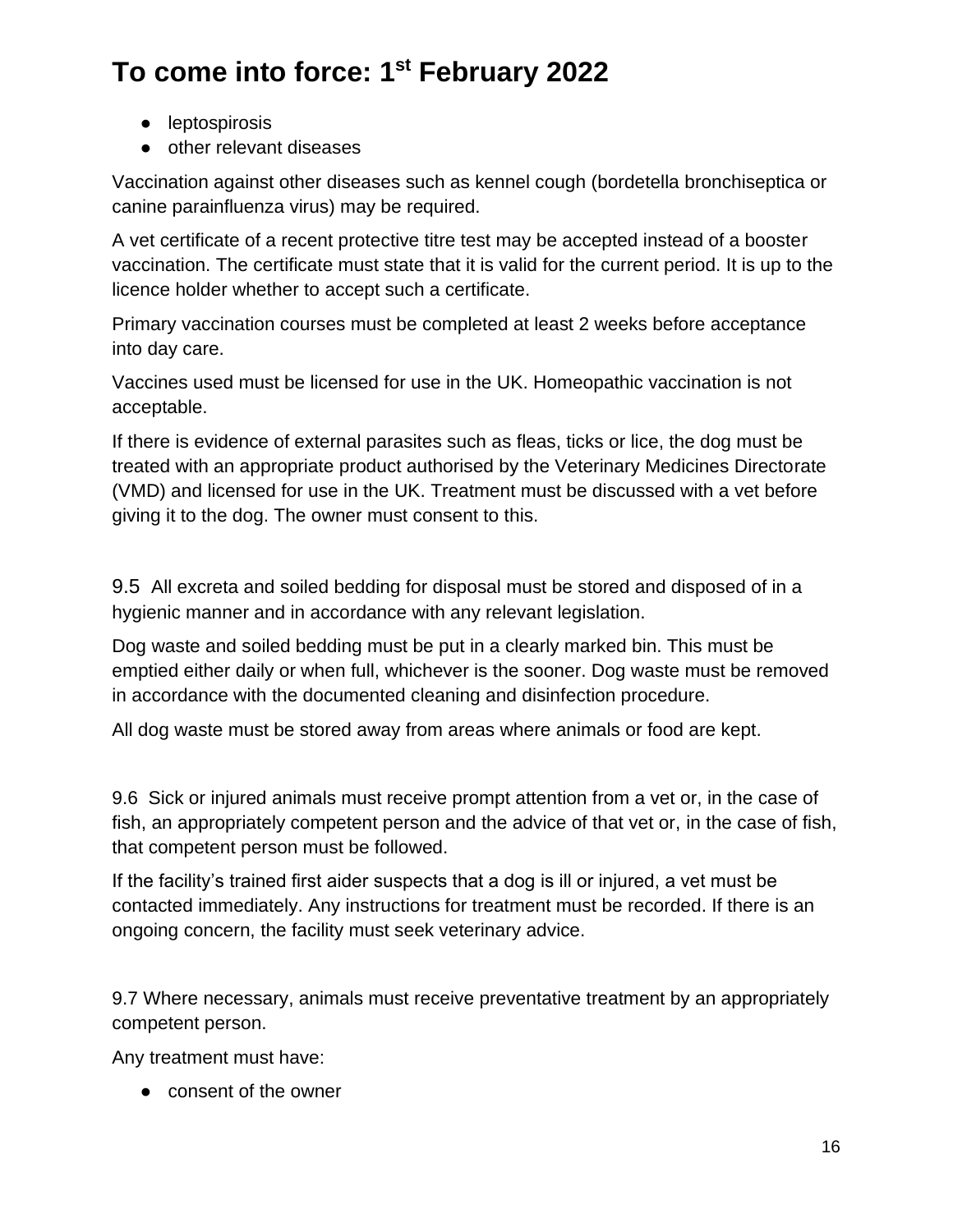● direction from a vet

9.8 The business must register with a vet with an appropriate level of experience in the health and welfare requirements of any animals specified in the licence and the contact details of that vet must be readily available to all staff on the premises used for the licensable activity.

The vet's details must be displayed where they can be easily seen by all staff members.

This must the include:

- name
- address
- telephone number
- out of hours telephone number

The dog owner and licence holder must agree which vet will be used. This decision must be recorded.

9.9 Prescribed medicines must be stored safely and securely in a locked cupboard, at the correct temperature. They must be used in accordance with the vet's instructions.

All courses of treatment must be completed following the vet's instructions.

Unused medications must be returned to the owner or prescribing vet.

Medicines must be stored in a fridge at the correct temperature, where needed.

9.10 Medicines other than prescribed medicines must be stored, used and disposed of in accordance with the instructions of the manufacturer or vet.

Medicine must only be used:

- with the owner's consent
- following a discussion with a vet

9.11 Cleaning products must be suitable, safe and effective against pathogens that pose a risk to the animals. They must be used, stored and disposed in accordance with the manufacturer's instructions and used in a way which prevents distress or suffering of the animals.

Cleaning and disinfection products must be used as per the manufacturer's instructions. Disinfectant products must kill viruses as well as bacteria. Those using cleaning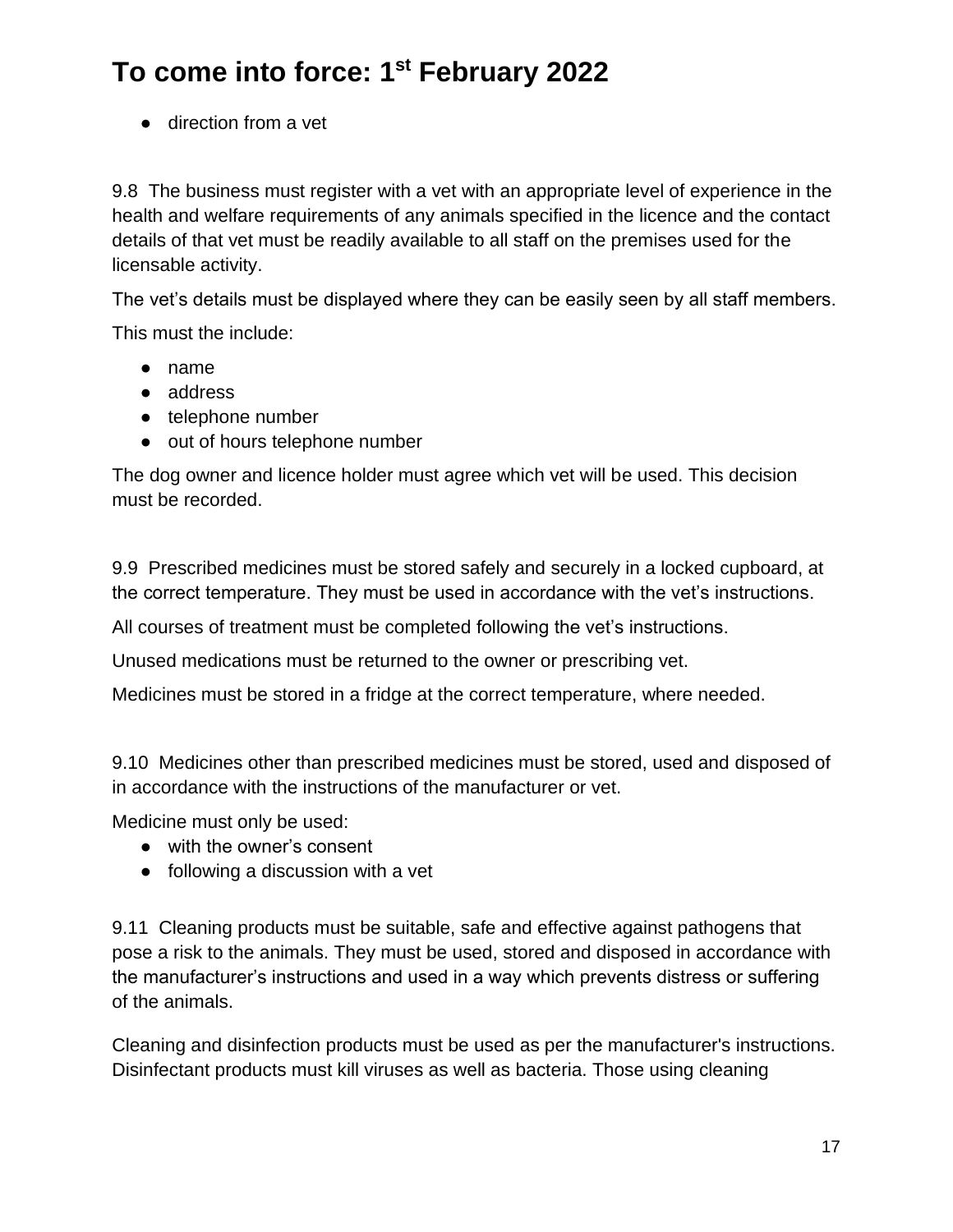products must be competent in the safe use of detergents and fluids. Cleaning products must be kept entirely out of the reach of animals.

Standing water must not be allowed to accumulate. This is to avoid pathogens that live in moist environments.

Grooming equipment must be kept clean and in good repair. If provided by the owner, it must only be used on their dog and must be sent home with the dog.

Toys must be cleaned and disinfected after play or disposed of. If provided by the owner they must be sent home with the dog.

Any equipment that has been used on an infectious or suspected infectious animal must be cleaned and disinfected after use or disposed of.

9.12 No person may euthanise an animal except a vet or a person who has been authorised by a vet as competent for such purpose or:

- (a) in the case of fish, a person who is competent for such purpose;
- (b) in the case of horses, a person who is competent, and who holds a licence or certificate, for such purpose.

Only a vet may euthanise a dog. The licence holder must keep a record of all euthanasia, and the identity of the qualified vet that carried it out. The owner or designated main point of contact must be contacted to give consent. Unless essential for the welfare of the dog, euthanasia must not take place without consent.

9.13 All animals must be checked at least once daily or more regularly as necessary to check for any signs of pain, suffering, injury, disease or abnormal behaviour. Vulnerable animals must be checked more frequently. Any signs of pain, suffering, injury, disease or abnormal behaviour must be recorded and the advice and further advice (if necessary) of a vet (or in the case of fish, of an appropriately competent person) must be sought and followed.

Records and any checklists must be made available to inspectors.

Presence or absence of faeces and urine must be monitored daily. Anything unusual must be recorded and acted upon.

#### 10.0 Emergencies

10.1 A written emergency plan, acceptable to the local authority, must be in place, known and available to all the people on the premises used for the licensable activity. It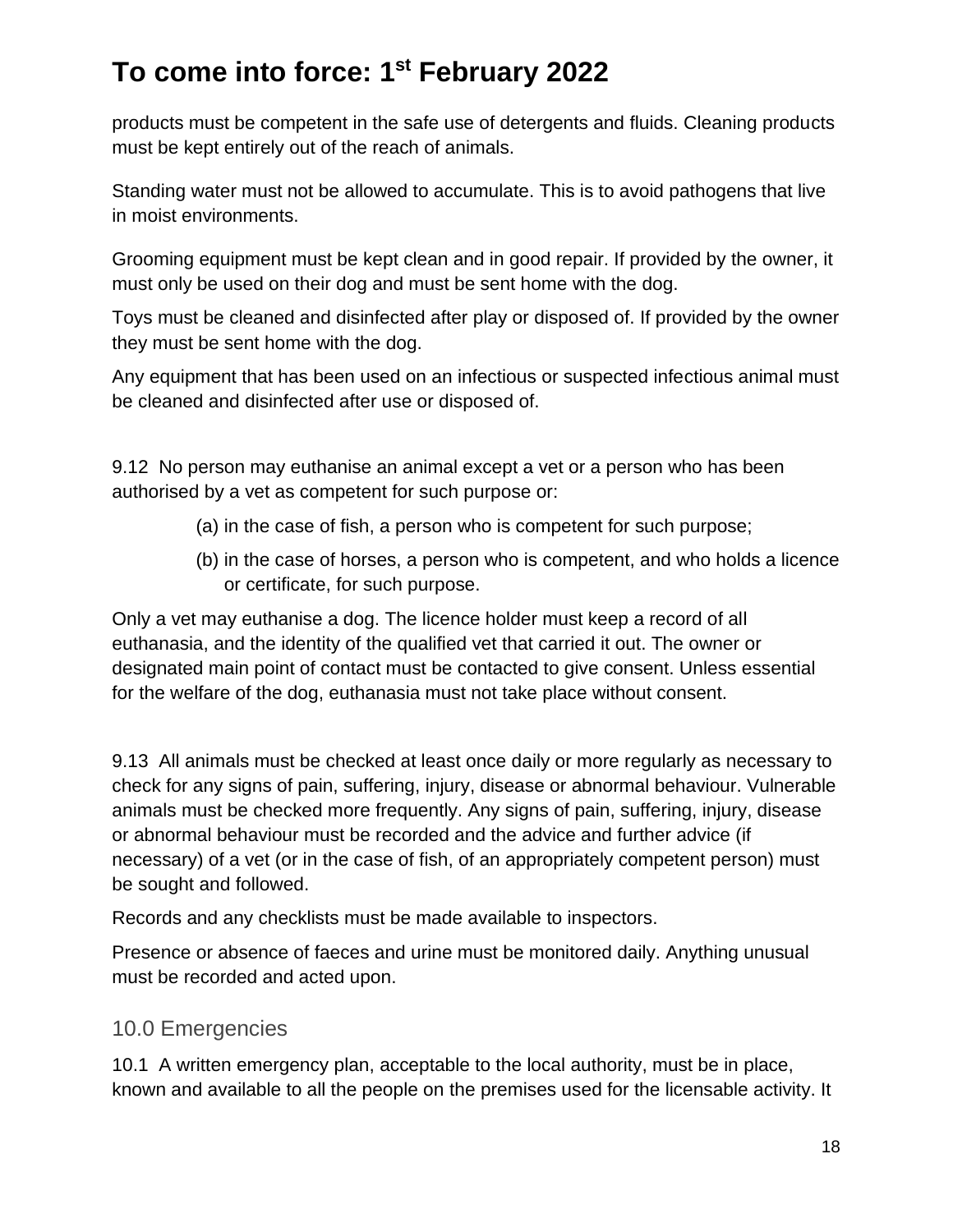must be followed where necessary to ensure appropriate steps are taken to protect all the people and animals on the premises in case of fire or in case of breakdowns for essential heating, ventilation and aeration or filtration systems or other emergencies.

Entrances and fire exits must be clear of obstructions at all times.

Suitable firefighting, prevention and detection equipment must be provided and maintained in good working order. All buildings must have at least one working smoke detector (or other suitable fire detection system) installed in a suitable location on each separate level or floor of the property. There must be at least one carbon monoxide detector.

An emergency drill programme must be in place with annual testing, or as determined by fire risk assessments. All new members of staff must have an emergency drill as part of their induction programme.

A first aid kit suitable for treatment of dogs must be kept on site.

There must be a plan to house the dogs should the premises become uninhabitable.

There must be a written policy in place for dealing with emergencies, including extremes of hot and cold temperatures and abnormal weather conditions.

All electrical installations must be installed by a qualified person and maintained in a safe condition. They should be placed where they do not present a risk.

All equipment must be maintained, kept in good repair and serviced according to manufacturer's guidelines.

10.2 The plan must include details of the emergency measures to be taken for the extrication of the animals should the premises become uninhabitable and an emergency telephone list that includes the fire service and police.

10.3 External doors and gates must be lockable.

10.4 A designated key holder with access to all animal areas must at all times be within reasonable travel distance of the premises and available to attend in an emergency.

If the day care facility is not a home, an emergency contact name and number must be displayed on the outside of the premises.

A reasonable distance would, in normal conditions, be interpreted as no more than 30 minutes travelling time.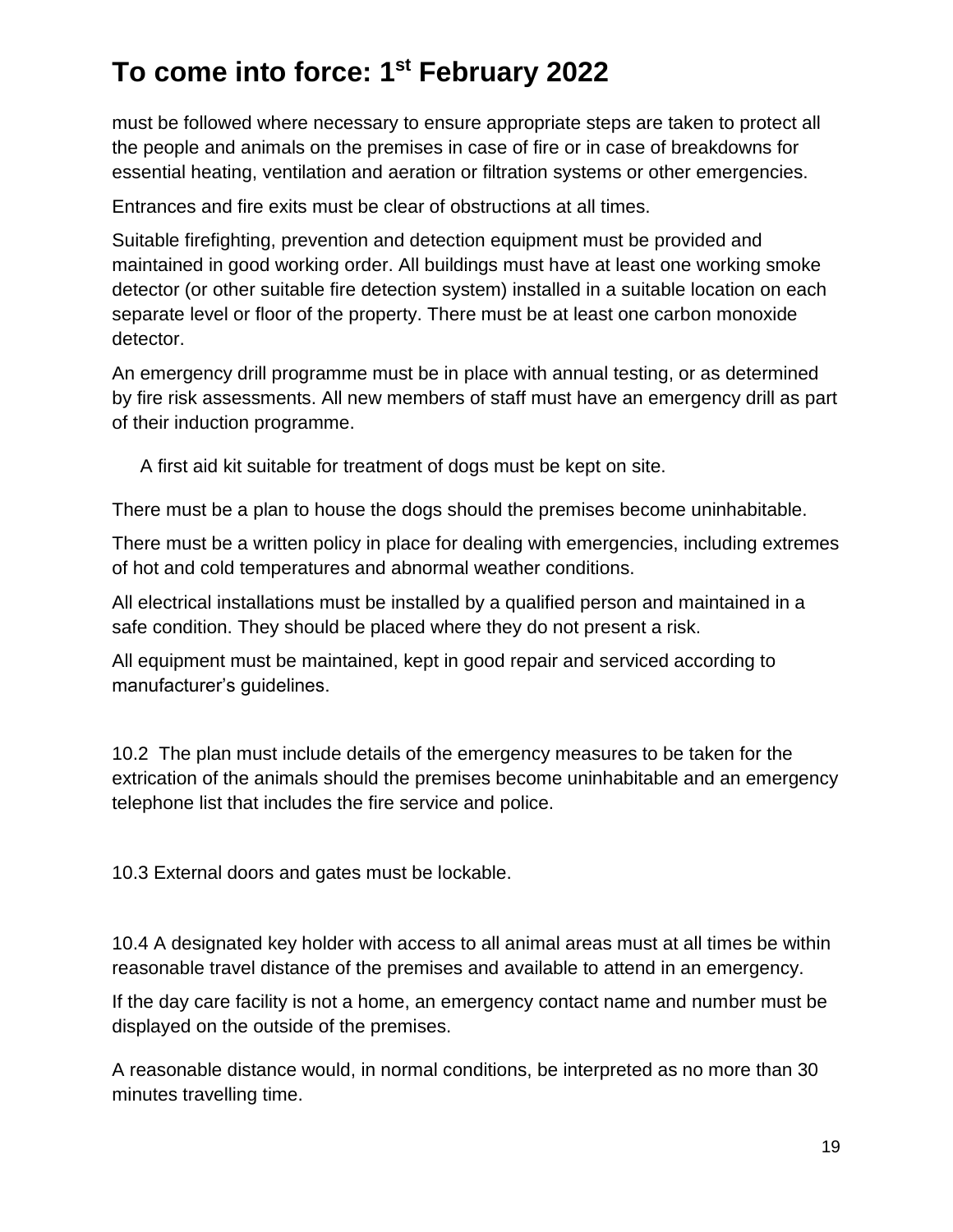Part B – Specific conditions: providing day care for dogs (schedule 4, part 4 of the regulations)

20.0 No overnight stay

20.1 Keeping dogs overnight is not permitted.

The premises must be a fixed location.

- 21.0 Suitable environment
- 21.1 Each dog must be provided with:
	- (a) a clean, comfortable and warm area where it can rest and sleep
	- (b) another secure area in which water is provided and in which there is shelter.
- 21.2 Each dog must have access to areas where it can:
	- (a) interact safely with other dogs, toys and people
	- (b) urinate and defecate

21.3 There must be an area where any dog can avoid seeing other dogs and people if it so chooses.

This can be done by using open crates, screening with blankets as well as by separate areas.

#### 22.0 Suitable diet

22.1 Any dog that requires specific feed due to a medical condition must be fed in isolation.

Dogs must be fed to meet the individual dog's needs and with the owner's written consent.

#### 23.0 Monitoring behaviour and training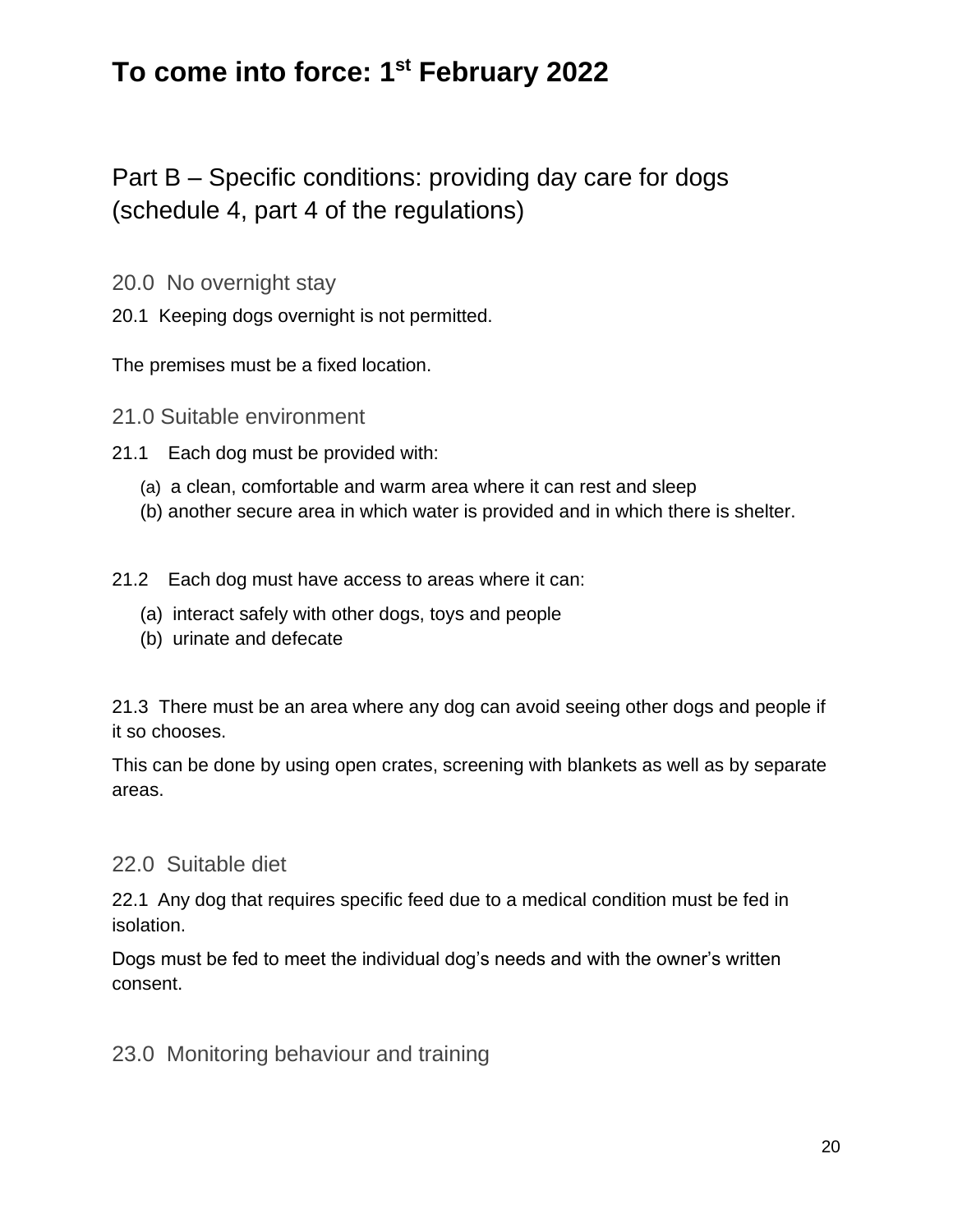23.1 All dogs must be screened before being admitted to the premises to ensure that they are not afraid, anxious or stressed in the presence of other dogs or people and do not pose a danger to other dogs or staff.

You must keep a record of each screening you do.

23.2 Any equipment used that is likely to be in contact with the dogs or any toys provided must not pose a risk of pain, suffering, disease or distress to the dog and must be correctly used

Leads must be removed if they're a risk to the dog when in the day care facility. Any items that come into your facility with a dog must be recorded and checked for safety. This includes any toys, which must be safe and in good condition.

Required higher standard for monitoring behaviour

Written records of dog behaviour and observations must be kept in date order.

24.0 Housing apart from other dogs

24.1 Unneutered bitches must be prevented from mating.

When in season, unneutered bitches must be prevented from mating. They must:

- be separated from male dogs
- not be kept where male dogs can see, hear and (where possible) smell them

24.2 Dogs which need to be isolated from other dogs must be provided with alternative forms of mental stimulation.

When this happens you must:

- tell the owners if their dog needs to be kept away from others and show them how you'll do that
- provide the dogs with other forms of mental stimulation, such as a range of toys and enrichment equipment

Isolated dogs must be provided with a dedicated range of toys and other enrichment equipment to encourage species typical behaviour.